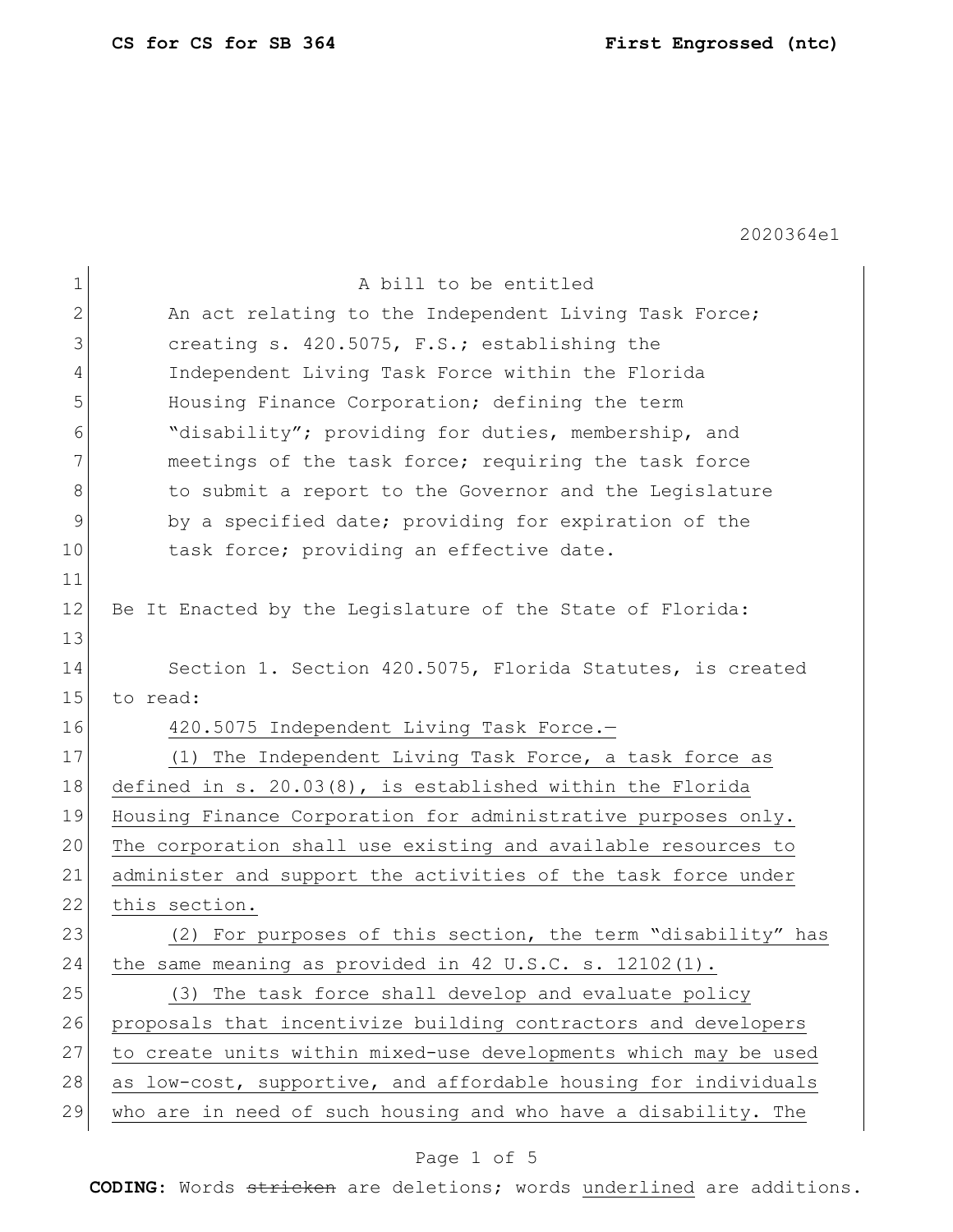| 30 | task force shall give special consideration to the needs of     |  |  |  |  |  |  |  |  |
|----|-----------------------------------------------------------------|--|--|--|--|--|--|--|--|
| 31 | individuals who have a developmental disability, as defined in  |  |  |  |  |  |  |  |  |
| 32 | s. 393.063, or a mental illness, as defined in s. 394.455, when |  |  |  |  |  |  |  |  |
| 33 | developing and evaluating policy proposals under this section.  |  |  |  |  |  |  |  |  |
| 34 | (4) The task force shall consist of the following members:      |  |  |  |  |  |  |  |  |
| 35 | (a) The director of the Florida Housing Finance Corporation     |  |  |  |  |  |  |  |  |
| 36 | or his or her designee, who shall serve as chair of the task    |  |  |  |  |  |  |  |  |
| 37 | force.                                                          |  |  |  |  |  |  |  |  |
| 38 | (b) The director of the Agency for Persons with                 |  |  |  |  |  |  |  |  |
| 39 | Disabilities or his or her designee.                            |  |  |  |  |  |  |  |  |
| 40 | (c) The Secretary of Children and Families or his or her        |  |  |  |  |  |  |  |  |
| 41 | designee.                                                       |  |  |  |  |  |  |  |  |
| 42 | (d) The executive director of the Department of Economic        |  |  |  |  |  |  |  |  |
| 43 | Opportunity or his or her designee.                             |  |  |  |  |  |  |  |  |
| 44 | (e) The Secretary of Business and Professional Regulation       |  |  |  |  |  |  |  |  |
| 45 | or his or her designee.                                         |  |  |  |  |  |  |  |  |
| 46 | (f) The executive director of the Commission for the            |  |  |  |  |  |  |  |  |
| 47 | Transportation Disadvantaged or his or her designee.            |  |  |  |  |  |  |  |  |
| 48 | (g) The Secretary of Elderly Affairs or his or her              |  |  |  |  |  |  |  |  |
| 49 | designee.                                                       |  |  |  |  |  |  |  |  |
| 50 | An individual appointed by the Governor.<br>(h)                 |  |  |  |  |  |  |  |  |
| 51 | The following members appointed by the director of the<br>(i)   |  |  |  |  |  |  |  |  |
| 52 | Florida Housing Finance Corporation:                            |  |  |  |  |  |  |  |  |
| 53 | 1. A representative from the Florida Supportive Housing         |  |  |  |  |  |  |  |  |
| 54 | Coalition.                                                      |  |  |  |  |  |  |  |  |
| 55 | 2. A representative from the Florida Housing Coalition.         |  |  |  |  |  |  |  |  |
| 56 | 3. A representative from the Florida Independent Living         |  |  |  |  |  |  |  |  |
| 57 | Council.                                                        |  |  |  |  |  |  |  |  |
| 58 | 4. A representative from The Arc of Florida.                    |  |  |  |  |  |  |  |  |
|    |                                                                 |  |  |  |  |  |  |  |  |

## Page 2 of 5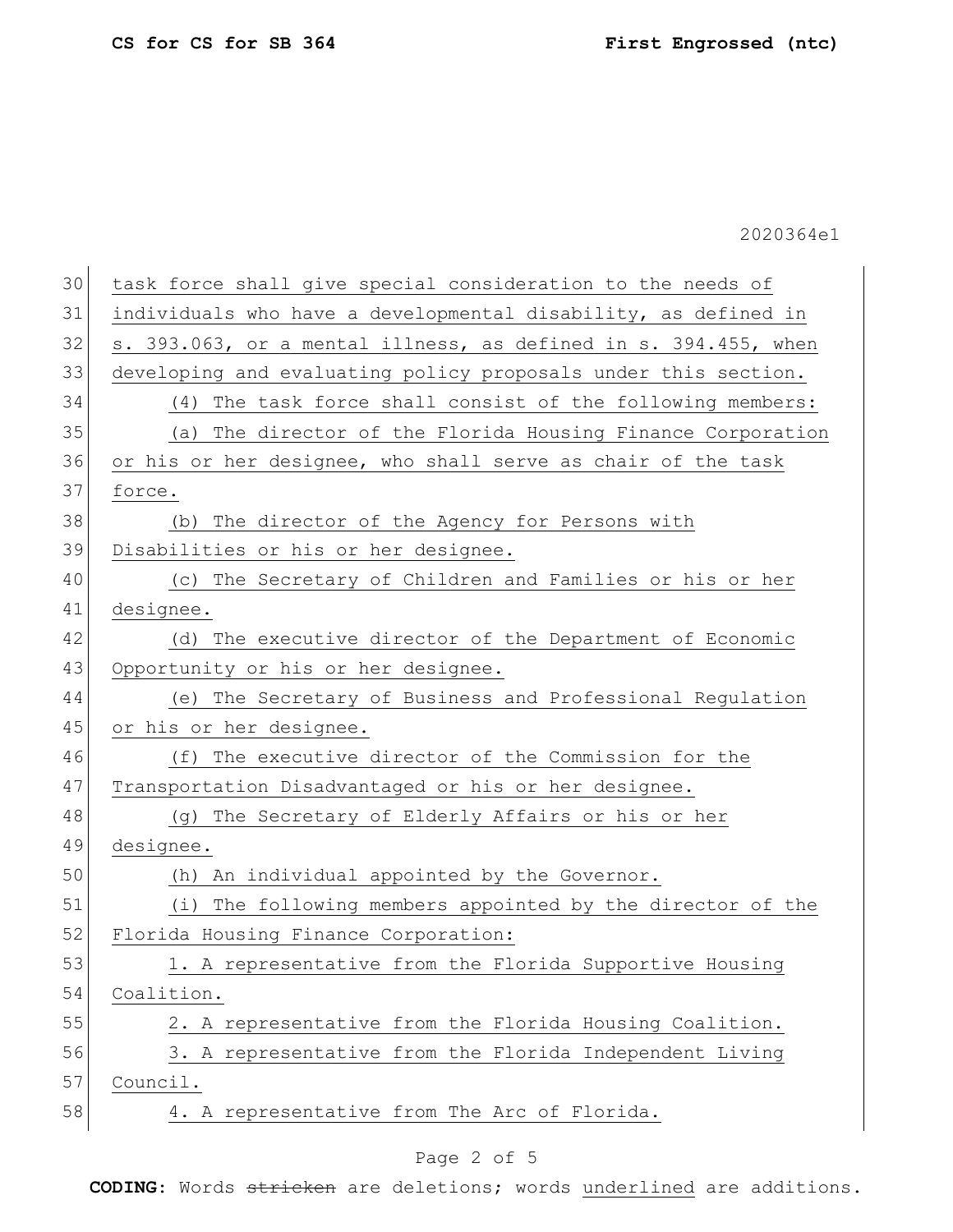59 5. A representative from the National Alliance on Mental 60 Illness-Florida. 61 6. A representative from the Florida League of Cities. 62 7. A representative from the Florida Association of 63 Counties. 64 8. A representative from the Association of Florida 65 Community Developers. 66 9. A representative from the Associated Builders and 67 Contractors of Florida. 68 10. A representative from the Florida Association of 69 Rehabilitation Facilities. 70 11. A representative from the Florida Developmental 71 Disabilities Council. 72 12. A representative from the banking industry who finances 73 mixed-use developments. 74 13. A representative from the Coalition of Affordable 75 Housing Providers. 76 14. A representative from the Commercial Real Estate 77 Development Association. 78 15. A representative from the Florida Behavioral Health 79 Association. 80 16. A representative from the Florida Assisted Living 81 Association. 82 17. An attorney who is a member in good standing with the 83 Elder Law Section of The Florida Bar. 84 18. A representative from the Florida Association of 85 Managing Entities. 86 (5) Members of the task force shall serve without 87 compensation and are not entitled to reimbursement for per diem

## Page 3 of 5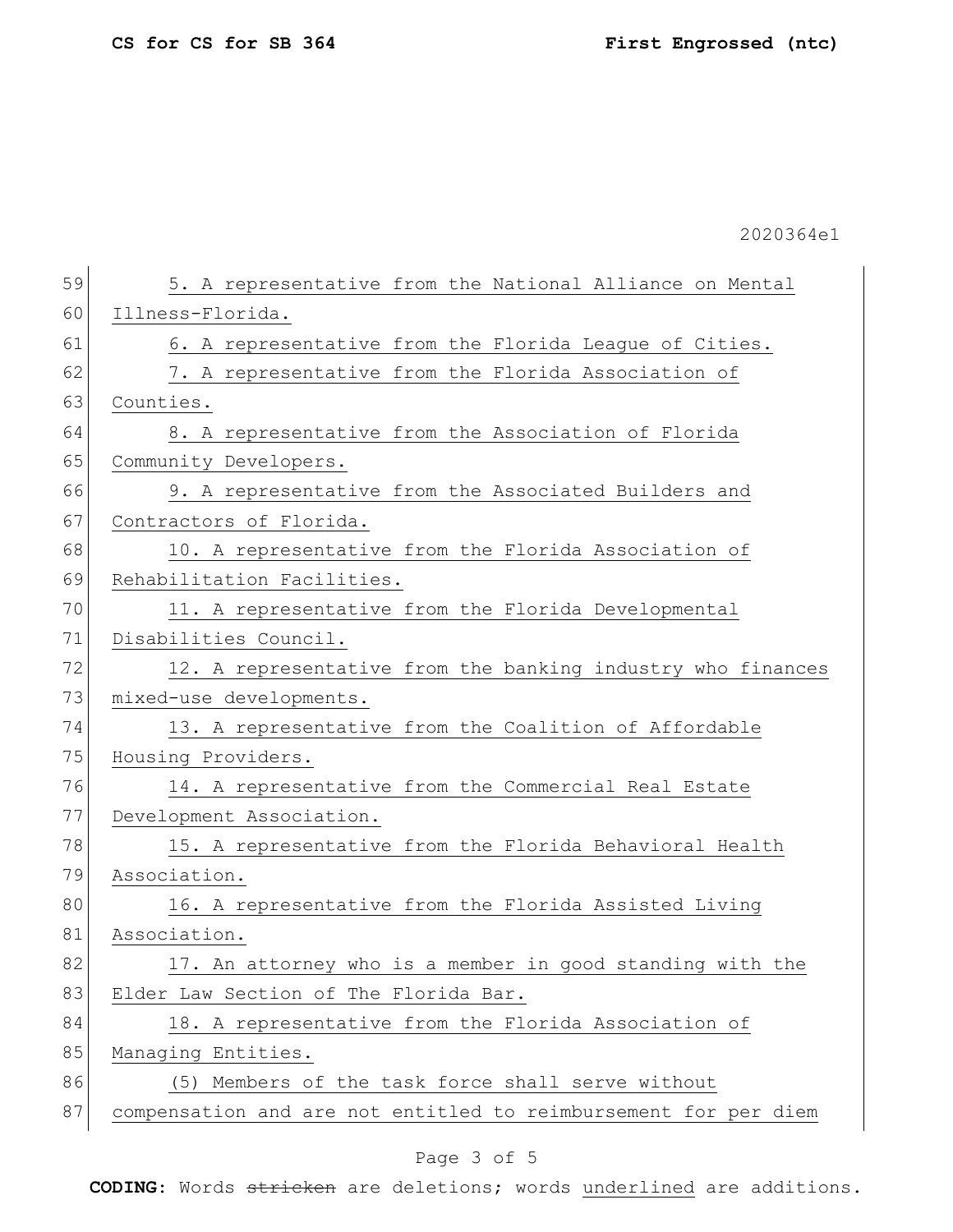| 88  | or travel expenses. The task force shall convene its first       |  |  |  |  |  |  |  |  |  |
|-----|------------------------------------------------------------------|--|--|--|--|--|--|--|--|--|
| 89  | meeting by August 1, 2020, and shall meet as often as necessary  |  |  |  |  |  |  |  |  |  |
| 90  | to fulfill its responsibilities under this section. Meetings may |  |  |  |  |  |  |  |  |  |
| 91  | be conducted in person, by teleconference, or by other           |  |  |  |  |  |  |  |  |  |
| 92  | electronic means.                                                |  |  |  |  |  |  |  |  |  |
| 93  | (6) In consultation with the applicable local and state          |  |  |  |  |  |  |  |  |  |
| 94  | governmental entities, the task force shall:                     |  |  |  |  |  |  |  |  |  |
| 95  | (a) Identify potential barriers and opportunities in             |  |  |  |  |  |  |  |  |  |
| 96  | existing policies, rules, or laws to incentivize building        |  |  |  |  |  |  |  |  |  |
| 97  | contractors and developers to create low-cost, supportive, and   |  |  |  |  |  |  |  |  |  |
| 98  | affordable housing units for individuals with disabilities       |  |  |  |  |  |  |  |  |  |
| 99  | within mixed-use developments.                                   |  |  |  |  |  |  |  |  |  |
| 100 | (b) Recommend modifications to existing policies, rules, or      |  |  |  |  |  |  |  |  |  |
| 101 | laws or propose new policies, rules, or laws, such as allowing   |  |  |  |  |  |  |  |  |  |
| 102 | greater density, which would allow for the creation of low-cost, |  |  |  |  |  |  |  |  |  |
| 103 | supportive, and affordable housing units for individuals with    |  |  |  |  |  |  |  |  |  |
| 104 | disabilities within mixed-use developments.                      |  |  |  |  |  |  |  |  |  |
| 105 | (c) Recommend financial and regulatory incentives to             |  |  |  |  |  |  |  |  |  |
| 106 | encourage building contractors and developers to create low-     |  |  |  |  |  |  |  |  |  |
| 107 | cost, supportive, and affordable housing units for individuals   |  |  |  |  |  |  |  |  |  |
| 108 | with disabilities within mixed-use developments.                 |  |  |  |  |  |  |  |  |  |
| 109 | (d) Propose funding mechanisms for the development and           |  |  |  |  |  |  |  |  |  |
| 110 | maintenance of spaces for low-cost, supportive, and affordable   |  |  |  |  |  |  |  |  |  |
| 111 | housing units for individuals with disabilities within mixed-use |  |  |  |  |  |  |  |  |  |
| 112 | developments.                                                    |  |  |  |  |  |  |  |  |  |
| 113 | The task force shall submit a report by January 17,<br>(7)       |  |  |  |  |  |  |  |  |  |
| 114 | 2022, to the Governor, the President of the Senate, and the      |  |  |  |  |  |  |  |  |  |
| 115 | Speaker of the House of Representatives which includes its       |  |  |  |  |  |  |  |  |  |
| 116 | findings, conclusions, and recommendations.                      |  |  |  |  |  |  |  |  |  |

## Page 4 of 5